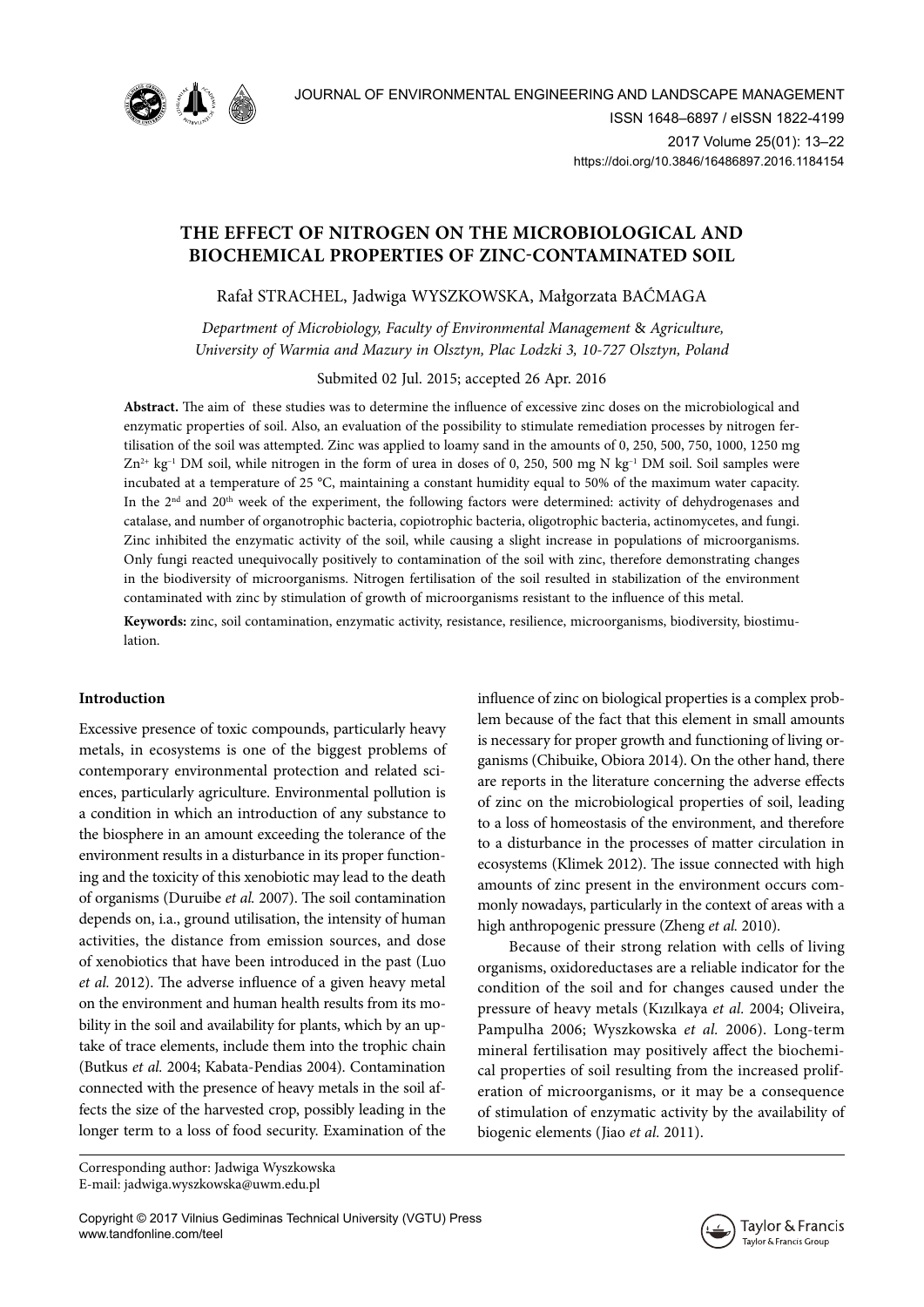Nitrogen is one of the most important biogenic elements that influence soil fertility and plant growth (Abbasi *et al.* 2011). Urea fertilisers may induce changes in the biological and physicochemical properties of soil, which is related with the bioavailability of heavy metals, including zinc. The products of urea hydrolysis may form sparingly soluble complexes with zinc present in soil, thus reducing its bioavailability (Jiang *et al.* 2012). As a result, urea fertilisation may alleviate the adverse effects of zinc contamination on soil biology.

Considering the superior role played by microorganisms in shaping soil fertility, studies on the influence of various doses of zinc on the activity of oxidoreductases, as well as the number and diversity of microorganisms were undertaken, simultaneously taking into account the direction of changes resulting from the retention time of this heavy metal in the soil. Also, suitability of dehydrogenases and catalase activities as an indicator for changes connected with the stress exerted onto the soil microbiome by the presence of toxic substances was examined. Dependencies between the abundance of microorganisms under conditions of a changed environment and changes in the enzymatic activity in time, resulting from their presence in the soil, were considered. In view of the above, our study focused on the biostimulation of zinc-contaminated soil with urea as an additional source of nitrogen. Model experiments were limited to soil fertilization with nitrogen because a more complex fertilization system (e.g. a combination of nitrogen and phosphorus) would make it impossible to reliably evaluate the potential role of nitrogen in reducing the negative effects of the analysed heavy metal. Therefore, the aim of this study was to determine the influence of different nitrogen rates on the microbiological and enzymatic properties of zinc-contaminated soil.

# **1. Material and methods**

#### **1.1. Soil**

In the experiment, brown soil with a granulometric composition of loamy sand (sand, 80.5%; clay, 18%; silt, 1.5%) as used, according to WRB (2014) classified among Eutric Cambisols. The soil material was collected from the arable-humic level at the Tomaszkowo Didactic & Experimental Station belonging to the University of Warmia and Mazury in Olsztyn (north-eastern Poland, 53.71610 N, 20.41670 E). The soil was characterized by the following parameters: pH in 1 M KCl – 5.6; C<sub>organic</sub> – 10.0 g kg<sup>-1</sup> DM soil;  $N_{total}$  – 0.58 g kg<sup>-1</sup> DM soil; bioavailable cations (mg kg–1 DM soil): P – 96.32, K – 179.08, Mg – 50.17; exchangeable cations (mg kg<sup>-1</sup> DM soil): K - 217.73, Ca -568.60, Na – 100.34, Mg – 64.52; hydrolytic acidity (HAC) – 18.66 mM(+) kg<sup>-1</sup> DM soil; sum of exchangeable bases cations (TEB) – 40.00 mM(+) kg<sup>-1</sup> DM soil; cation exchange capacity (CEC) – 58.66 mM(+) kg<sup>-1</sup> DM soil; base

saturation (BS) – 68.19%; Zn<sub>total</sub> – 22.68 mg kg<sup>-1</sup> DM soil;  $Zn_{\text{bioavailable}} - 9.13 \text{ mg kg}^{-1} \text{ DM soil.}$ 

# **1.2. Experimental design**

The experiment was carried out under laboratory conditions in triplicate. 100 g of air-dried soil material sieved through a mesh with a diameter of 2 mm was weighed out to each glass beaker with a volume of  $150 \text{ cm}^3$ . Zinc was applied in the form of an aqueous  $ZnCl<sub>2</sub>$  solution, in doses corresponding to 0, 250, 500, 750, 1000 and 1250 mg  $Zn^{2+}$  kg<sup>-1</sup> DM soil. Also, urea as a nitrogen source was introduced into the soil samples in the amounts of 0, 250 and 500 mg N kg–1 DM soil. During the experiment, the samples were incubated at a temperature of 25 °C, and the humidity was maintained at the level of 50% of the maximum water capacity. In the 2<sup>nd</sup> and 20<sup>th</sup> week of the experiment, the microbiological and enzymatic properties of soil were determined.

# **1.3. Determination of microbial properties and soil enzyme activity**

Populations of microorganisms were determined in triplicate by the spread plate method using the following microbiological media: organotrophic bacteria – a medium with an addition of soil extract according to Bunt and Rovira (1955); oligotrophic and copiotrophic bacteria – a medium with a peptone and meat extract according to Onta and Hattori (1983); actinomycetes – Küster and Williams medium with antibiotics (nystatine and actidione) (Parkinson *et al.* 1971); fungi – on glucose-peptone agar with an addition of rose bengal and aureomycine according to Martin (1950).

Enzymatic analyses of soil, carried out in triplicate, pertained to determination of oxidoreductase activity – dehydrogenases (EC 1.1) and catalase (EC 1.11.1.6). Dehydrogenases were determined according to Öhlinger (1996), using 2,3,5-triphenyltetrazolic chloride as a substrate. In the result of metabolic transformations with participation of the tested enzymes, this compound was converted into triphenylformazan. Extinction of the obtained product was measured on a Perkin-Elmer Lambda 25 spectrophotometer using a wavelength of 485 nm. Activity of catalase was determined by a reduction with potassium manganite (VII) of the residue of hydrogen peroxide being a reaction substrate according to Alef and Nannpieri (1998).

## **1.4. Calculations**

Diversity of soil microorganisms subjected to impact of zinc was evaluated by the microorganism colony development index (CD) (Sarathchandra *et al.* 1997) and ecophysiological diversification index (EP) according to the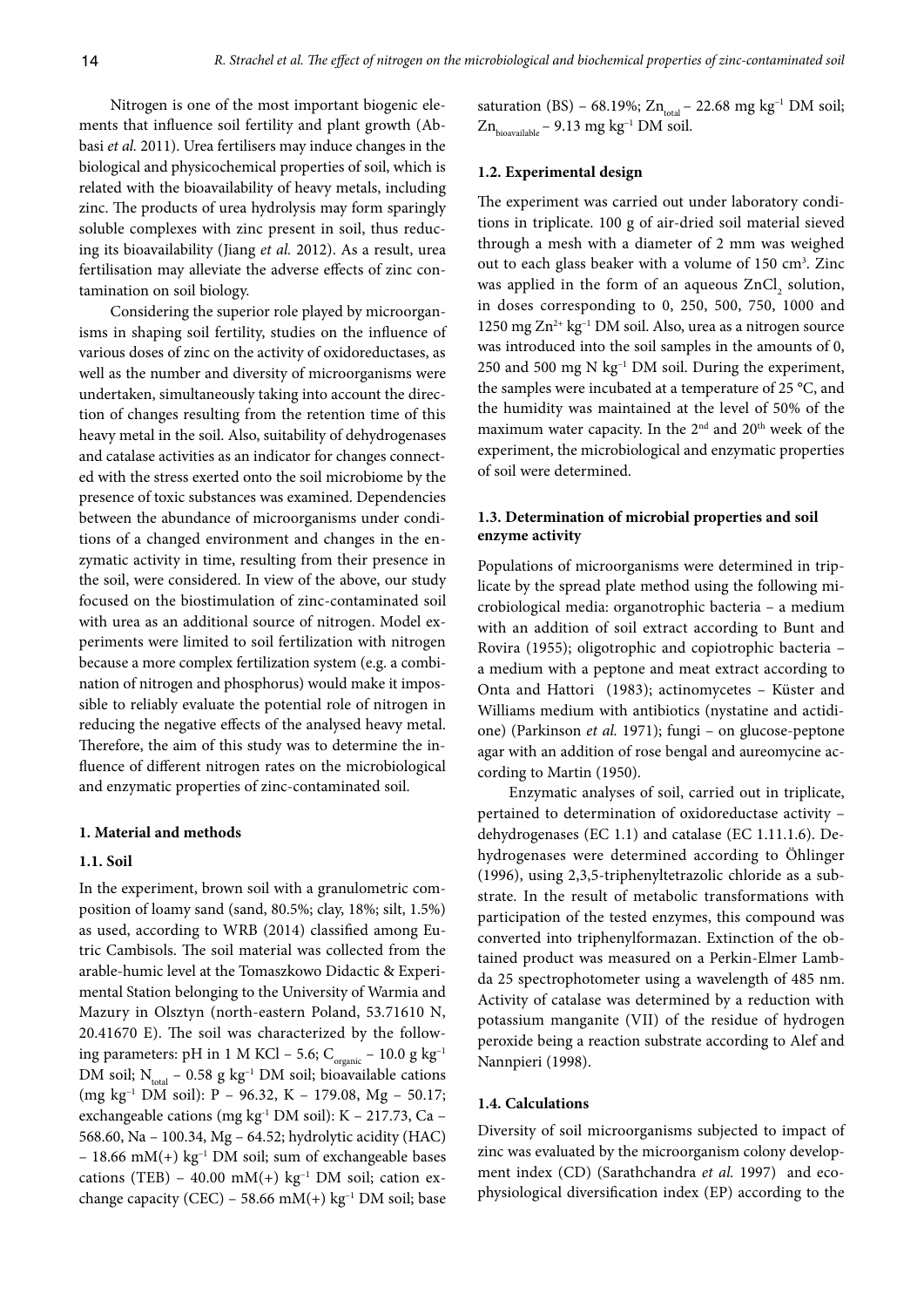formula proposed by De Leij *et al.* (1993). Abundances of the individual groups of microorganisms was estimated in one-day periods, and based on the changes in the distribution of the developed colonies in time, microbiological diversification of the soil was inferred. A measure for the degree of disturbances caused by the presence of zinc in the soil may consist in determination of resistance index (RS) and index of resilience (RL) proposed by Orwin and Wardle (2004). These indices were calculated based on the oxidoreductase activity.

#### **1.5. Statistical analysis**

The obtained results of the studies were statistically processed using the Statistica 10.0 (StatSoft 2012) software package, at a significance level of  $p = 0.01$ . According to the requirements of correct statistical inference on the significance of the obtained results, all analyses were carried out in triplicate. Interpretation of effects connected with the presence of zinc in the soil was supported by the following data analyses: percentage of factors of the observed variations  $\eta^2$ , Pearson correlation coefficients (p = 0.01) between the zinc dose and the investigated parameters, cluster analysis (CA) by Ward's method with Euclidean distance in studies of the microorganism populations and principal component analysis (PCA) illustrating the activity of oxidoreductases and community of microorganisms. Homogeneous groups for the colony development index (CD), the ecophysiological diversity index (EP) and the indicators of soil resistance (RS) and soil resilience (RL) were established with the use of Tukey's test and analysis of variance (ANOVA) at a significance level of  $p = 0.01$ .

## **2. Results**

#### **2.1. Influence of factors**

According to the assumptions made while designing the experiment, the obtained results depended on such factors as the dose of zinc, dose of nitrogen and incubation time of the soil, as well as interaction between the individual factors. Statistical analysis of contribution of the observed variations factors  $\eta^2$  proved that to the highest degree, the abundance of microorganisms and activity of oxidoreductases depended on contamination of the soil with zinc (Table 1). Only in the case of actinomycetes, the retention time of the metal in the soil turned out to be more important. To a moderate degree, fertilisation with nitrogen affected only growth of organotrophic bacteria, which was conditioned by the interaction between all studied factors to the highest extent. The dependence between the degree of contamination with zinc and the incubation time, also modified the activity of oxidoreductases and population of copiotrophic bacteria.

Table 1. Percentage of the observed variation  $\eta^2$  in the soil contaminated with zinc

| Variable factors                                  | Cat   | Deh                     | B<br>org | $\mathbf{B}_{\rm cop}$ | $\mathbf{B}_\mathrm{olig}$ | Act   | Fun   |
|---------------------------------------------------|-------|-------------------------|----------|------------------------|----------------------------|-------|-------|
| Dose of Zn                                        | 57.08 | 47.96                   | 10.99    | 47.62                  | 37.83                      | 18.35 | 89.45 |
| Dose of N                                         | 2.11  | 2.80                    | 14.57    | 5.78                   | 8.32                       | 3.47  | 0.08  |
| Incubation<br>time                                | 7.79  | 10.36                   | 5.14     | 2.22                   | 30.97 43.87                |       | 0.49  |
| Dose of Zn x<br>dose of N                         | 1.43  |                         |          | 12.10 11.42 4.48       | 4.90                       | 3.49  | 1.39  |
| Dose of Zn<br>x incubation<br>time                |       | 21.51 22.93 12.01 20.79 |          |                        | 0.81                       | 12.19 | 2.81  |
| Dose of N x<br>incubation<br>time                 | 0.81  | 0.64                    | 6.43     | 1.80                   | 1.19                       | 10.29 | 0.41  |
| Dose of Zn<br>x dose of N<br>x incubation<br>time | 8.34  | 3.06                    | 35.26    | 7.65                   | 14.28                      | 6.63  | 4.80  |
| Error                                             | 0.94  | 0.14                    | 4.18     | 9.65                   | 1.70                       | 1.71  | 0.57  |

*Explanatory note*: Zn – zinc, N – nitrogen; Cat – catalase, Deh – dehydrogenases,  $B_{org}$  – organotrophic bacteria,  $B_{cop}$  – copiotrophic bacteria,  $B_{\text{olig}}$  – oligotrophic bacteria, Act – actinomycetes, Fun – fungi.

#### **2.2. Microbial properties and enzymes activity**

In soil not fertilised with nitrogen, the colony development indices for organotrophic bacteria and fungi strongly depended on the zinc dose on both dates of the experiment, the CD index value for bacteria being negatively correlated with the zinc dose, while being positively correlated for fungi (Table 2). The decrease in the value of the CD index for organotrophic bacteria in the 20<sup>th</sup> week indicates an inhibited growth of colonies, caused by the contamination of the soil with this metal. In the 2<sup>nd</sup> week, zinc caused change in the CD index to a slighter degree, and the index's values suggested that colony development was uniform. On the other hand, while analysing the data pertaining to fungi, it should be stated that zinc improved the development of fastgrowing species. After two weeks, the influence of zinc on the growth of actinomycetes was ambiguous, while in the 20th week, zinc generally caused a decrease in the CD value. In the objects not contaminated with zinc, but fertilised with urea, an increase in the CD index occurred for fungi on both dates of the experiment. An inverse dependence was observed for organotrophic bacteria. Additionally, in case of all studied groups of microorganisms, introduction of urea affected the growth rate of colonies positively.

Taking into account the index of ecophysiological diversification of microorganisms, one may ascertain that organotrophic bacteria were developing uniformly during the time of observation (Table 3). It proves a high diversification of the composition of microorganisms. Fertilisation with nitrogen and incubation time of the soil did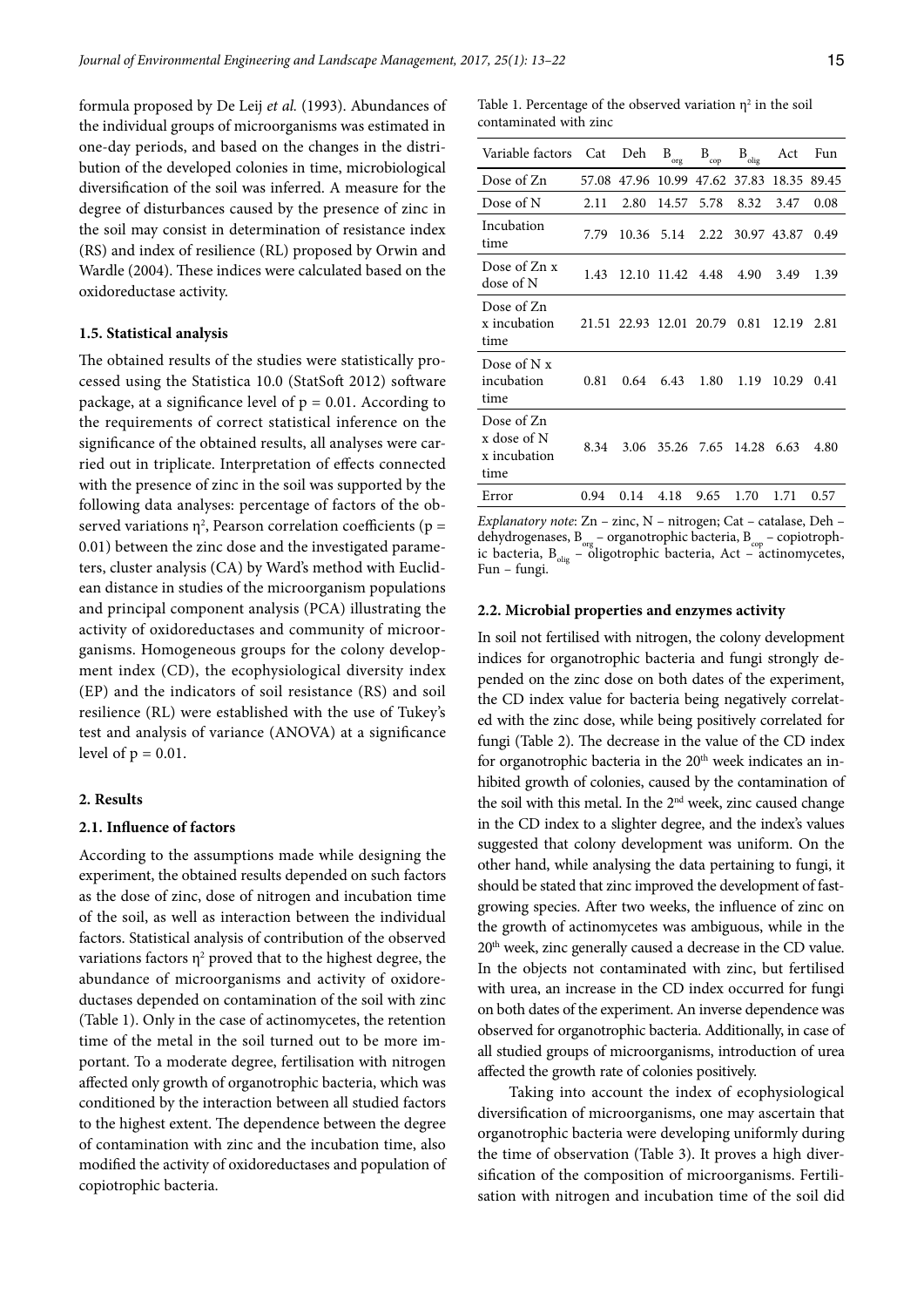|                           |                                                 |                                |                      |                       | Microorganisms        |                       |                       |                        |                       |
|---------------------------|-------------------------------------------------|--------------------------------|----------------------|-----------------------|-----------------------|-----------------------|-----------------------|------------------------|-----------------------|
| Dose of                   |                                                 |                                |                      |                       |                       |                       |                       |                        |                       |
| zinc,<br>mg $\rm Zn^{2+}$ |                                                 | $B_{\underline{\mathrm{org}}}$ |                      | Act                   |                       |                       | Fun                   |                        |                       |
| $kg^{-1}$ DM              | Dose of nitrogen, mg N kg <sup>-1</sup> DM soil |                                |                      |                       |                       |                       |                       |                        |                       |
| soil                      | $\bf{0}$                                        | 250                            | 500                  | $\mathbf{0}$          | 250                   | 500                   | $\mathbf{0}$          | 250                    | 500                   |
| Incubation time, 2 weeks  |                                                 |                                |                      |                       |                       |                       |                       |                        |                       |
| $\mathbf{0}$              | 51.444 <sup>a</sup>                             | 46.072 <sup>a</sup>            | 37.834 <sup>a</sup>  | $21.146^a$            | $22.310^a$            | $19.957^{\rm b}$      | $31.759^{\rm b}$      | 39.642 <sup>b</sup>    | 35.102 <sup>b</sup>   |
| 250                       | $41.695^{\rm b}$                                | 44.624 <sup>a</sup>            | 39.224 <sup>a</sup>  | $25.769$ <sup>a</sup> | 25.377a               | $25.356^a$            | 45.740 <sup>a</sup>   | 45.591 <sup>a</sup>    | 46.941 <sup>a</sup>   |
| 500                       | 43.355 <sup>ab</sup>                            | $42.855^a$                     | 41.849 <sup>a</sup>  | $21.585^a$            | $24.323^a$            | $24.511^a$            | $45.836^{\circ}$      | 45.370 <sup>a</sup>    | 47.189 <sup>a</sup>   |
| 750                       | 41.080 <sup>b</sup>                             | 37.796 <sup>a</sup>            | 38.102 <sup>a</sup>  | $20.849$ <sup>a</sup> | $24.369$ <sup>a</sup> | $21.400^{ab}$         | 47.628 <sup>a</sup>   | $46.643$ <sup>a</sup>  | 47.301 <sup>a</sup>   |
| 1000                      | 35.769 <sup>b</sup>                             | $36.155^a$                     | 37.315 <sup>a</sup>  | 23.394 <sup>a</sup>   | 22.940 <sup>a</sup>   | 24.718 <sup>a</sup>   | $45.579$ <sup>a</sup> | 46.210 <sup>a</sup>    | $47.301$ <sup>a</sup> |
| 1250                      | 40.370 <sup>b</sup>                             | 42.179 <sup>a</sup>            | 41.031 <sup>a</sup>  | 22.481 <sup>a</sup>   | $22.492^a$            | 22.249 <sup>ab</sup>  | 47.441 <sup>a</sup>   | $48.115^{a}$           | $47.735^a$            |
| r                         | $-0.707*$                                       | $-0.544$                       | 0.128                | $-0.022$              | $-0.199$              | 0.142                 | $0.679*$              | $0.782*$               | $0.642*$              |
| Incubation time, 20 weeks |                                                 |                                |                      |                       |                       |                       |                       |                        |                       |
| $\mathbf{0}$              | 58.409 <sup>a</sup>                             | $22.075^a$                     | 19.537 <sup>b</sup>  | $27.617$ <sup>a</sup> | $21.268$ <sup>a</sup> | $21.070$ <sup>a</sup> | 39.884 <sup>b</sup>   | $43.255^{\rm b}$       | $43.056^a$            |
| 250                       | 37.140 <sup>b</sup>                             | $18.582^a$                     | 22.648 <sup>ab</sup> | $24.043^a$            | 19.178 <sup>a</sup>   | $18.923^a$            | $45.503^a$            | 20.054c                | 28.717 <sup>b</sup>   |
| 500                       | $24.241^{\circ}$                                | $26.038$ <sup>a</sup>          | $24.286^{ab}$        | $20.042^a$            | $16.532$ <sup>a</sup> | 26.199a               | $46.949$ <sup>a</sup> | 47.577 <sup>a</sup>    | $46.673$ <sup>a</sup> |
| 750                       | 26.178c                                         | $21.733^a$                     | 25.971 <sup>a</sup>  | $18.772^a$            | $18.150^{\circ}$      | $20.370^a$            | $46.425^{\mathrm{a}}$ | 46.810 <sup>a</sup>    | $46.606^{\circ}$      |
| 1000                      | $21.472^{\circ}$                                | $24.110^a$                     | 20.132 <sup>b</sup>  | $18.924$ <sup>a</sup> | $19.563^{\circ}$      | $22.320^a$            | $46.590^{\circ}$      | $45.967$ <sup>ab</sup> | $47.769$ <sup>a</sup> |
| 1250                      | 26.579c                                         | 26.972 <sup>a</sup>            | 23.356 <sup>ab</sup> | $21.962$ <sup>a</sup> | $18.943^a$            | 21.811 <sup>a</sup>   | $48.658$ <sup>a</sup> | $48.239$ <sup>a</sup>  | 47.407 <sup>a</sup>   |
| r                         | $-0.778*$                                       | 0.489                          | 0.252                | $-0.539$              | $-0.150$              | 0.105                 | $0.788*$              | 0.499                  | 0.561                 |

Table 2. Colony development (CD) index for microorganisms in the soil contaminated with zinc (the values are means of three replicates)

*Explanatory note:* B<sub>org</sub> – organotrophic bacteria, Act – actinomycetes, Fun – fungi. Letter designations (a–c) describe homogeneous groups formed for each groups of microorganisms, dose of nitrogen and incubation time separately. r – coefficient of Pearson's correlation between zinc dose and the analysed parameters,  $\text{*}p = 0.01$ , n = 17.

Table 3. Ecophysiological diversity (EP) index of microorganisms in the soil contaminated with zinc (the values are means of three replicates)

| Dose of                      |                                                 |                       |                      |                      | Microorganisms       |                      |                      |                    |                      |
|------------------------------|-------------------------------------------------|-----------------------|----------------------|----------------------|----------------------|----------------------|----------------------|--------------------|----------------------|
| zinc,                        | $B_{\underline{\mathrm{org}}}$<br>Act           |                       |                      |                      |                      |                      |                      | Fun                |                      |
| mg $Zn^{2+}$<br>$kg^{-1}$ DM | Dose of nitrogen, mg N kg <sup>-1</sup> DM soil |                       |                      |                      |                      |                      |                      |                    |                      |
| soil                         | $\bf{0}$                                        | 250                   | 500                  | $\mathbf{0}$         | 250                  | 500                  | $\bf{0}$             | 250                | 500                  |
| Incubation time, 2 weeks     |                                                 |                       |                      |                      |                      |                      |                      |                    |                      |
| $\mathbf{0}$                 | $0.693$ <sup>a</sup>                            | $0.794$ <sup>a</sup>  | $0.808$ <sup>a</sup> | $0.754^{\circ}$      | $0.765^{\rm a}$      | $0.775$ <sup>a</sup> | $0.667$ <sup>a</sup> | 0.509a             | 0.509a               |
| 250                          | $0.718^{a}$                                     | $0.793$ <sup>a</sup>  | $0.824$ <sup>a</sup> | $0.816^a$            | 0.797a               | $0.807$ <sup>a</sup> | 0.282 <sup>b</sup>   | 0.311 <sup>b</sup> | 0.307 <sup>b</sup>   |
| 500                          | 0.749a                                          | $0.740$ <sup>a</sup>  | 0.606 <sup>a</sup>   | $0.753^a$            | 0.777a               | $0.781$ <sup>a</sup> | 0.270 <sup>b</sup>   | $0.268^{bc}$       | $0.215^{bc}$         |
| 750                          | $0.607$ <sup>a</sup>                            | $0.677$ <sup>ab</sup> | $0.627$ <sup>a</sup> | $0.757$ <sup>a</sup> | $0.803$ <sup>a</sup> | $0.813^a$            | 0.178 <sup>b</sup>   | $0.227$ bc         | $0.196^{bc}$         |
| 1000                         | $0.702$ <sup>a</sup>                            | $0.728^{ab}$          | $0.684^{\circ}$      | $0.738^{a}$          | $0.733^{a}$          | 0.739a               | 0.280 <sup>b</sup>   | $0.269^{bc}$       | $0.209^{bc}$         |
| 1250                         | $0.682$ <sup>a</sup>                            | 0.608 <sup>b</sup>    | $0.586^{\circ}$      | 0.739a               | $0.731$ <sup>a</sup> | $0.733^a$            | 0.199 <sup>b</sup>   | 0.161 <sup>c</sup> | 0.187c               |
| r                            | $-0.186$                                        | $-0.809*$             | $-0.649*$            | $-0.303$             | $-0.356$             | $-0.497$             | $-0.700*$            | $-0.832*$          | $-0.803*$            |
|                              | Incubation time, 20 weeks                       |                       |                      |                      |                      |                      |                      |                    |                      |
| $\mathbf{0}$                 | 0.721c                                          | $0.751$ <sup>a</sup>  | $0.752^{ab}$         | $0.745^{\circ}$      | $0.553$ <sup>a</sup> | $0.533^{a}$          | $0.448^{\rm a}$      | 0.389 <sup>b</sup> | $0.305^{a}$          |
| 250                          | $0.872$ <sup>a</sup>                            | $0.734$ <sup>a</sup>  | $0.815^{\circ}$      | $0.774$ <sup>a</sup> | $0.512^a$            | $0.503$ <sup>a</sup> | 0.311 <sup>b</sup>   | $0.686^{\circ}$    | $0.445^{\mathrm{a}}$ |
| 500                          | $0.801^{\rm abc}$                               | $0.804$ <sup>a</sup>  | $0.774^{ab}$         | $0.748$ <sup>a</sup> | $0.565^{\rm a}$      | 0.609a               | 0.238 <sup>b</sup>   | 0.195c             | $0.220$ <sup>a</sup> |
| 750                          | $0.815^{ab}$                                    | $0.745^a$             | 0.662c               | 0.673a               | $0.590$ <sup>a</sup> | $0.693$ <sup>a</sup> | 0.233 <sup>b</sup>   | 0.227c             | $0.228$ <sup>a</sup> |
| 1000                         | $0.753^{bc}$                                    | $0.776$ <sup>a</sup>  | $0.735^{ab}$         | $0.622$ <sup>a</sup> | $0.714^{a}$          | 0.509a               | $0.231^{bc}$         | $0.248^{bc}$       | $0.180$ <sup>a</sup> |
| 1250                         | $0.754^{bc}$                                    | $0.815^{a}$           | $0.752^{ab}$         | $0.526^{\rm a}$      | $0.686^{\rm a}$      | $0.570$ <sup>a</sup> | 0.124c               | 0.152c             | $0.196^{\rm a}$      |
| r                            | $-0.165$                                        | 0.415                 | $-0.320$             | $-0.726*$            | 0.571                | 0.111                | $-0.894*$            | $-0.653*$          | $-0.560$             |

*Explanatory note*: B<sub>org</sub> – organotrophic bacteria, Act – actinomycetes, Fun – fungi. Letter designations (a–c) describe homogeneous groups formed for each groups of microorganisms, dose of nitrogen and incubation time separately. r – coefficient of Pearson's correlation between zinc dose and the analysed parameters,  $\text{*}p = 0.01$ , n = 17.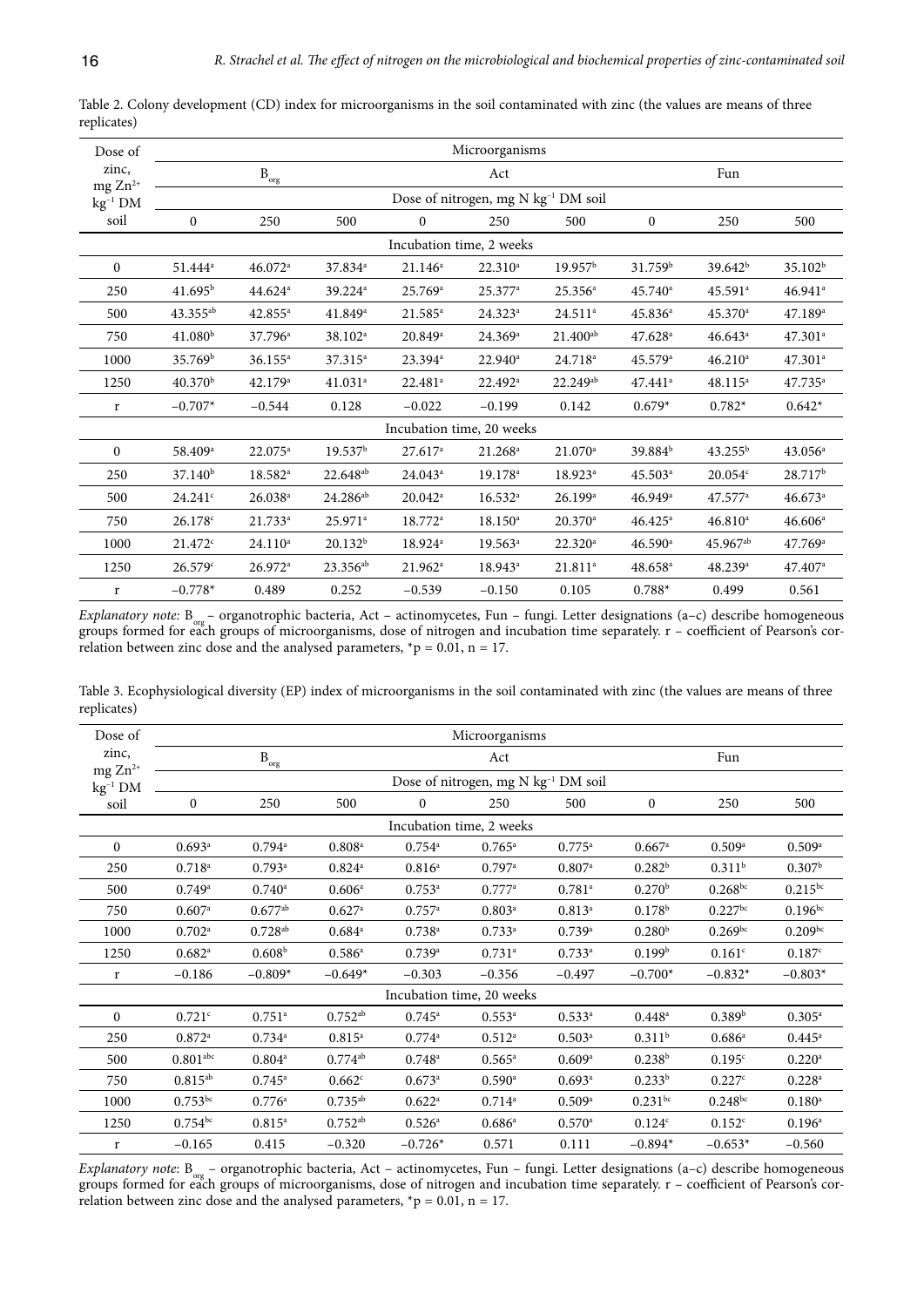not affect the changes in EP index of this group of microorganisms significantly. On the first term of the experiment, no significant influence of zinc on the diversity of actinomycetes was found, while a prolonged retention of this metal in the soil not fertilised with nitrogen caused a disturbance in microbiological balance in objects strongly contaminated with zinc. In the 20<sup>th</sup> week, nitrogen fertilisation of the soil caused a decrease in the diversity of microorganisms unequivocally. In all objects contaminated with zinc, fungi exhibited a small ecophysiological diversity. Low values of the EP index suggest that growth of this group of microorganisms progressed non-uniformly in the studied observation period of colony development.

A decrease in the value of the ecophysiological diversification of fungi, accompanied by an increase in total abundance, suggests growth of species resistant to the impact of zinc. Such changes, occurring as a function of increasing doses of the metal, indicate support for microorganisms with r-type life strategy, being a symptom of a strong disturbance of the given environment.

Based on the created dendrogram by cluster analysis (CA) using the Ward method (Fig. 1), two similarity groups of the response of microorganisms to contamination of the soil with zinc may be distinguished. The first cluster was formed by organotrophic bacteria, copiotrophic bacteria, oligotrophic bacteria and actinomycetes, and the other one by fungi. Within the first main group, subgroups were formed, allowing the ascertainment that on the second term of study, actinomycetes were responding differently from the other groups of microorganisms belonging to the same cluster. It should be emphasised that the similarity



*Explanatory note*:  $B_{org}$  – organotrophic bacteria,  $B_{cop}$  – copiotrophic bacteria,  $B_{\text{olig}}$  – oligotrophic bacteria, Act – actinomycetes, Fun – fungi; incubation time:  $2 - 2$  weeks,  $20 - 20$  weeks.

Fig. 1. Cluster analysis (CA) of clusters formed based on the abundance of soil microorganisms subjected to the impact of zinc (irrespectively of nitrogen fertilisation used)

of response to contamination with zinc, between organotrophic bacteria and oligotrophic bacteria was the highest one among the analysed groups of microorganisms. A diversified response of abundances of organotrophic bacteria, oligotrophic bacteria, copiotrophic bacteria and actinomycetes, resulting from the presence of zinc in the soil, was significantly modified by the time the metal exerted its influence. The investigated factors affected the growth of fungi in a different way than in the case of other groups of microorganisms. Various effects of zinc on the individual groups of microorganisms could result from their specific physiological, morphological and genetic properties.

Principal component analysis (PCA) proved that the obtained results of activity of soil enzymes and abundance of microorganisms were modified to more than 46.89% by the first principal component, while the second component explained 20.27% of the data variability (Fig. 2).



Cat – catalase, Deh – dehydrogenases,  $B_{org}$  – organotrophic bacteria,  $B_{\text{cop}} - \text{co}$ piotrophic bacteria,  $B_{\text{olig}}$  – oligotrophic bacteria, Act – actinomycetes, Fun – fungi; dose of zinc (in mg  $kg^{-1}$  DM soil):  $I - 0$ , II – 250, III – 500, IV – 750, V – 1000, VI – 1250; incubation time: 2 – 2 weeks, 20 – 20 weeks; dose of nitrogen (in mg kg–1 DM soil): a – 0, b –  $250, c - 500.$ 

*Explanatory note*:

Fig. 2. Plot of principal component analysis based on soil microbial activity and microbial abundance data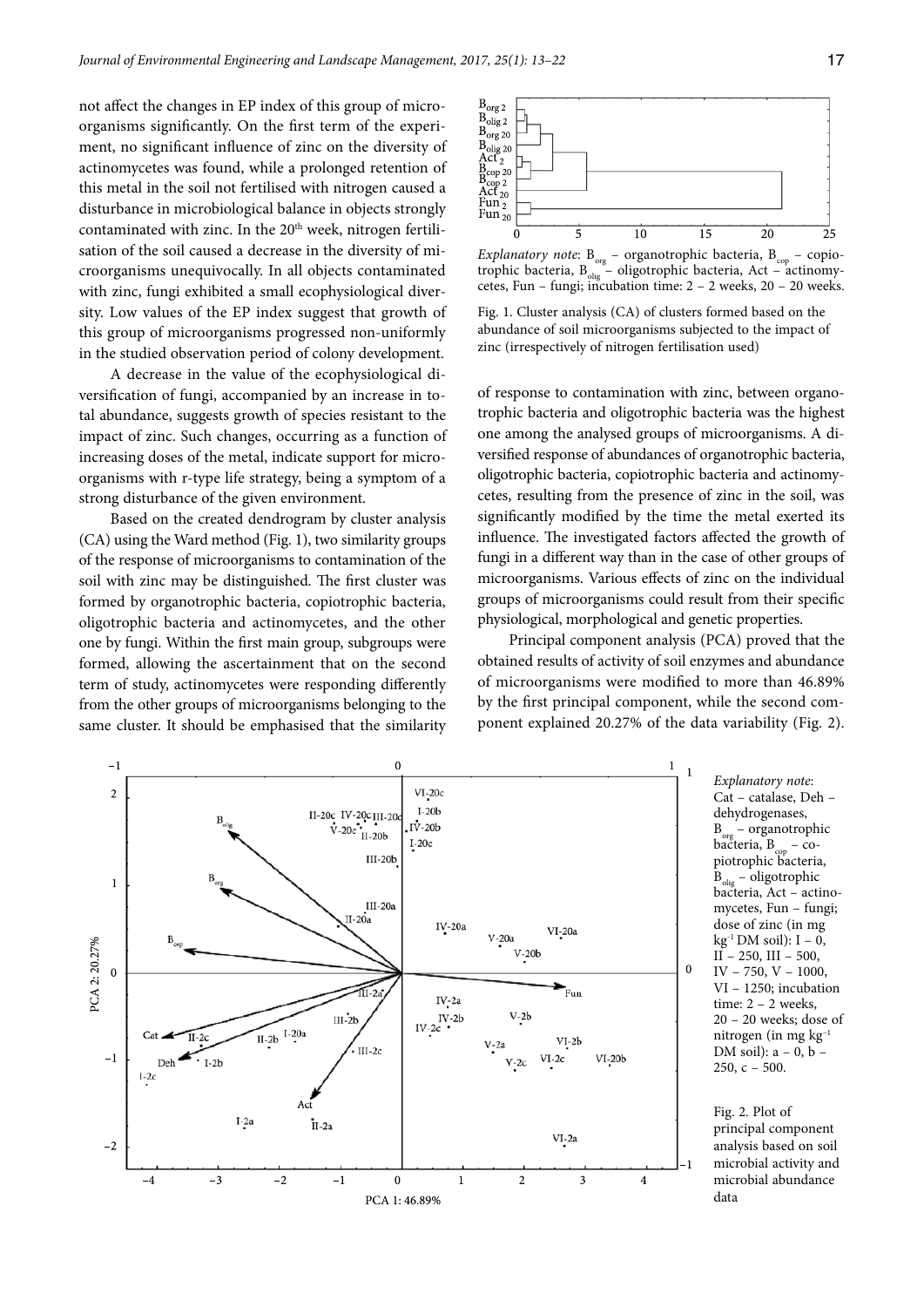Analysis of microbiological properties of the soil indicated that a short-term influence of zinc lead to an inhibition in the growth of all tested groups of bacteria. Actinomycetes in the soil not fertilised with nitrogen are an exception. In the studied periods, a dose of zinc equal to 1250 mg  $kg^{-1}$ DM soil caused a decrease in populations of the analysed bacteria groups. The impact of zinc on the populations of Procaryota is ambiguous, because introduction of a dose in the range of 250 up to 1000 mg  $Zn^{2+}$  kg<sup>-1</sup> led both to a stimulation and an inhibition of bacterial growth. It depended on the group of studied bacteria, the dose being tested, the retention time of zinc in the soil, and the influence of fertilisation with nitrogen. Moreover, fertilisation with urea affected positively the growth of actinomycetes in objects subjected to a two-week incubation. Stimulation of a multiplication of these microorganisms was observed in the soil contaminated with zinc in the amount of 250 to 750 mg kg–1 DM soil. However, a prolonged influence of this metal decreased the abundance of this group of microorganisms significantly, and fertilisation with nitrogen did not alleviate adverse effects of zinc presence. Response of fungi to contamination with zinc indicates that they are more resistant to its influence, as their abundance was connected with the used dose of zinc. Abundance of actinomycetes and fungi decreased with an increase in the incubation time of the soil.

The activity of oxidoreductases in the soil indicated a strong influence of the zinc doses applied to the soil. The response of activity of the investigated enzymes was shaped by the studied factors in a similar way, which was indicated by the directions, senses and lengths of vectors describing oxidoreductases. A projection of the cases onto a plane shows that the highest activity of catalase was observed in the 2<sup>nd</sup> week, while the activity of dehydrogenases was shaped by the whole duration of the experiment.

Distribution of the cases in relation to the vectors describing activity of enzymes indicates that the highest activity is exhibited by enzymes in object not contaminated and in those with an addition of zinc in the amount of 250 mg  $Zn^{2+}$  kg DM soil. In turn, clusters of cases in the 1<sup>st</sup> and 4th quadrants suggest that the activity of oxidoreductases was significantly negatively correlated with the zinc dose. Additionally, the distribution of the obtained results was also modified by the duration of the zinc influence and by fertilisation with urea, and the source of nitrogen shaped the biochemical properties of the soil to a lesser extent.

The highest resistance to disturbances in the homeostasis of the soil subjected to the pressure of zinc for 2 weeks, was exhibited by objects contaminated with this metal to the slightest degree (Fig. 3). In case of all combinations, for both tested enzymes, a strong, negatively correlated dependence was occurring between the degree of contamination and the soil resistance. Fertilisation with nitrogen, both in a dose of 250 and 500 mg N kg–1 DM soil, increased the resistance of dehydrogenases to zinc significantly. Such dependence was not exhibited by catalase, having a resistance decreased after introduction of urea. Only in the object with the smallest zinc dose (250 mg  $Zn^{2+}$  kg<sup>-1</sup> DM soil), a slight positive effect of fertilisation with nitrogen in the amount of 500 mg  $kg^{-1}$  DM soil was observed.

Based on the differences in the activity of oxidoreductases subjected to the pressure of zinc for 20 weeks, it may be ascertained that the metal caused disturbances in the enzymatic balance of the soil. In the objects not fertilised with urea, the zinc dose equal to  $250 \text{ mg kg}^{-1} \text{ DM}$ soil exerted a strong adverse effect on catalase, proved by the negative values of the factor  $RL = -0.162$  (Table 4). An average value of the RL index in the objects contaminated with zinc without an addition of nitrogen indicates



*Explanatory note*: letter designations (a–d) describe homogeneous groups formed for dehydrogenases, catalase and dose of nitrogen separately.

Fig. 3. Resistance index (RS) of oxidoreductases in the soil contaminated with zinc after two weeks of incubation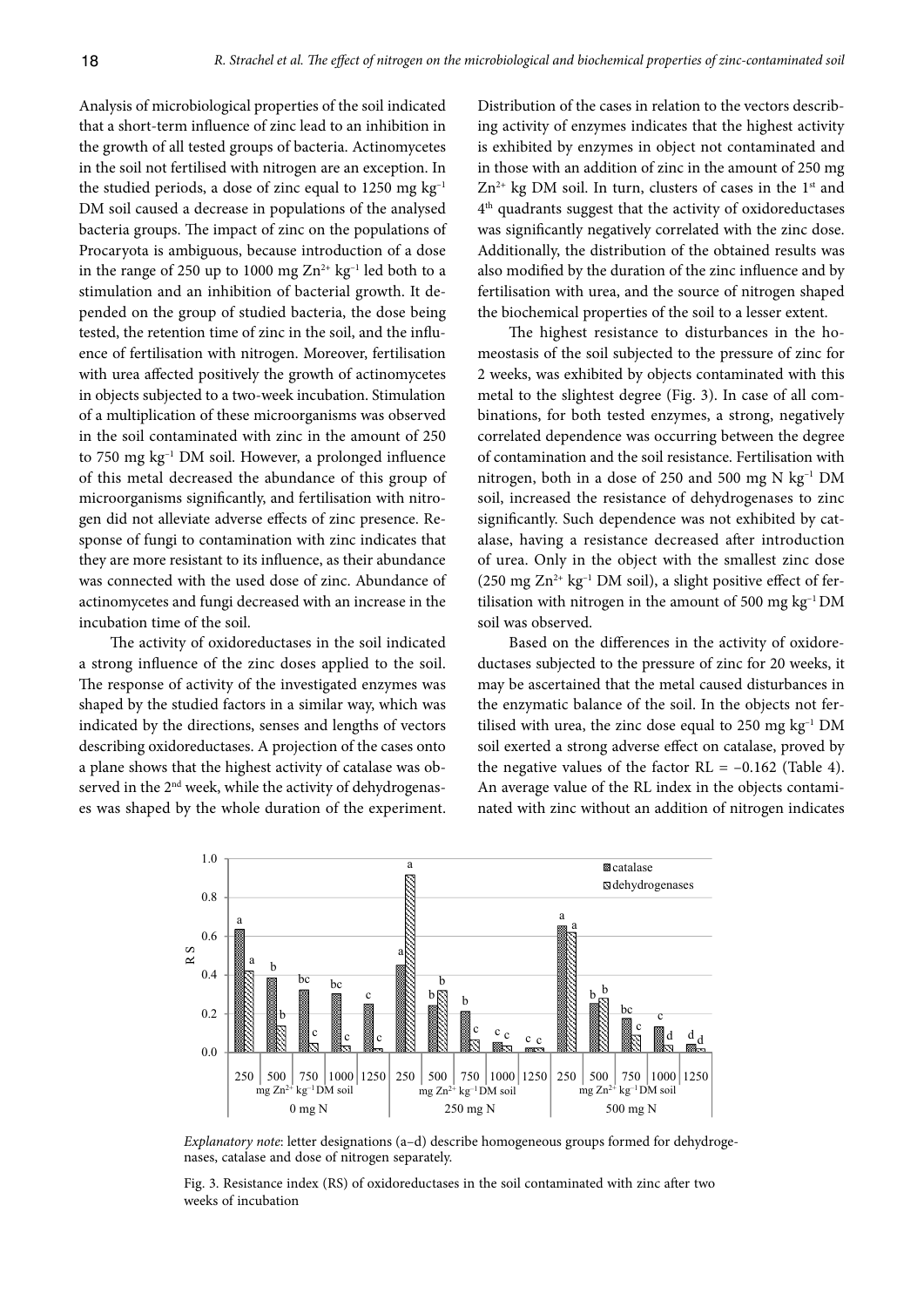a stronger destructive influence of this metal on the catalase than on that of dehydrogenases. Significant disturbances of this enzyme activity are evident in samples contaminated with zinc in the amounts of 1000 and 1250 mg  $Zn^{2+}$  kg<sup>-1</sup> DM soil. In the object subjected to a slighter pressure of zinc, the stabilisation processes occurred more rapidly. Introduction of nitrogen to the soil, both in the amount of 250 and 500 mg N  $kg^{-1}$  DM soil, contributed to a faster restoration of balance of the soil. The RL index assumed values in the range of 0.710 to 0.918 for catalase, and 0.185 to 0.959 for dehydrogenases.

Table 4. Index of resilience (RL) of oxidoreductases in the soil contaminated with zinc after two weeks of incubation (the values are means of three replicates)

| Dose of               |                                          | Catalase           |                    | Dehydrogenases       |                      |                      |  |  |  |  |
|-----------------------|------------------------------------------|--------------------|--------------------|----------------------|----------------------|----------------------|--|--|--|--|
| zinc,<br>$mg Zn^{2+}$ | dose of nitrogen, mg $N kg^{-1} DM$ soil |                    |                    |                      |                      |                      |  |  |  |  |
| $kg^{-1}$ DM<br>soil  | $\theta$                                 | 250                | 500                | $\Omega$             | 250                  | 500                  |  |  |  |  |
| 250                   | $-0.162b$                                | $0.810^{ab}$       | $0.814^a$          | 0.100 <sup>b</sup>   | $0.185^{b}$          | $0.788$ <sup>a</sup> |  |  |  |  |
| 500                   | $0.131$ <sup>a</sup>                     | $0.885^{\rm a}$    | 0.918 <sup>a</sup> | $0.172^{ab}$         | $0.782$ <sup>a</sup> | $0.854$ <sup>a</sup> |  |  |  |  |
| 750                   | $0.185^{\circ}$                          | $0.855^{\rm a}$    | $0.916^{\rm a}$    | $0.212^a$            | $0.741$ <sup>a</sup> | $0.809$ <sup>a</sup> |  |  |  |  |
| 1000                  | $0.032^{ab}$                             | $0.886^a$          | 0.889a             | $0.213^a$            | $0.874$ <sup>a</sup> | 0.590 <sup>b</sup>   |  |  |  |  |
| 1250                  | $0.071^{ab}$                             | 0.710 <sup>b</sup> | 0.809a             | $0.201$ <sup>a</sup> | $0.959$ <sup>a</sup> | 0.861 <sup>a</sup>   |  |  |  |  |
| Average               | 0.051                                    | 0.829              | 0.869              | 0.180                | 0.708                | 0.781                |  |  |  |  |
| r                     | 0.389                                    | $-0.388$           | $-0.090$           | $0.714*$             | $0.801*$             | $-0.168$             |  |  |  |  |

*Explanatory note*: letter designations (a–b) describe homogeneous groups formed for dehydrogenases, catalase and dose of nitrogen separately. r – coefficient of Pearson's correlation between zinc dose and the analysed parameters,  ${}^{\ast}p = 0.01$ , n = 14.

## **3. Discussion**

The microorganisms are characterised by a high ability to adapt to unfavourable conditions in the environment. Reports on the stimulating effect of moderate doses of zinc on the abundance of microorganisms may be found in the literature (Wyszkowska *et al.* 2013). This is consistent with the obtained results, wherein zinc stimulated the growth of studied groups of microorganisms. It was conditioned by the metal doses used and by fertilisation with nitrogen. Also, in vegetation experiments by Wyszkowska *et al.*  (2006, 2007), zinc applied together with other metals, affected the soil microbiota significantly. Changes in the diversity of fungi, observed in this paper, indicate a significant influence of zinc on this group of microorganisms. Differences in the obtained results may be explained by an impact of other factors which may form the bioavailability of the heavy metal. These factors may include: pH of soil, sorption capacity, salinity, organic matter (McBride 2003). Nitrogen is a factor that may affect the shaping of soil fertility (Meng *et al.* 2005) significantly by stimulating the consortium of microorganisms and thus may alleviate

adverse effects connected with the presence of toxic substances. As reported in Yu *et al.* (2015), fertilisation with urea affects significantly the change in the structure of microorganisms and its function. The authors found an increase in fungi abundance accompanying the increased availability of nitrogen. However, while considering the phenomenon of biostimulation of the microbiome, one should remember that organic matter seems to be the key factor. Influencing the development of the microbiological consortium of the soil, organic matter affects simultaneously an increase in production of enzymes responsible for the biochemical activity of the soil (Jiao *et al.* 2011). Relating these dependences to the results of microbiological properties obtained in our studies, it should be ascertained that with a low carbon content and a high availability of nitrogen, under conditions of cell stress exerted onto the microorganisms by toxic doses of zinc, proliferation of microorganisms exhibiting a higher resistance to this metal is enhanced. This results from the fact that these microorganisms are able to utilise better the source of available carbon for build-up of their biomass, constituting a labile deposit of this biogenic element in the soil.

The obtained results of the research are consistent with the literature data (Kunito *et al.* 2001; Castaldi *et al.* 2004; Mikanova 2006; Yang *et al.* 2006; Chaperon, Sauvé 2007), which indicate an inhibitive influence of zinc on oxidoreductases. Dehydrogenases are particularly sensitive, and their activity decreases significantly in the soil containing excessive doses of zinc (Chaperon, Sauvé 2007; Kucharski *et al.* 2011; Borowik *et al.* 2014a, 2014b). In an amount of 300 mg  $Zn^{2+}$  kg<sup>-1</sup>, this metal causes a decrease in the activity of these enzymes by nearly a half, and its higher doses lead to intensification of changes, as an introduction of 1300 mg  $Zn^{2+}$  kg<sup>-1</sup> to the soil, inhibits the activity of dehydrogenases by approximately 70% (Moreno *et al.* 2009). In our studies, a significant dependence between the increasing zinc dose and the decrease in the activity of both dehydrogenases, and catalase, was found. Similar conclusions were drawn by Yang et al. (2006), who observed a decrease in the activity of catalase in the soil after introduction of zinc in the amount of 100 to 800 mg kg–1 DM soil. In model studies, carried out by Borowik *et al.* (2014a), zinc applied in a dose of 300 to 2400 mg kg<sup>-1</sup> DM soil, decreased the activity of dehydrogenases and catalase, and this dependence was strongly correlated with the dose used. An increase in the soil contamination with zinc was accompanied by an increase in the inhibitive impact of this metal onto the activity of the enzymes, leading to a decrease in the resistance of soil (RS). According to the same authors,  $EC_{50}$  amounted to 689 mg  $Zn^{2+}$  kg<sup>-1</sup> for dehydrogenases, and 1255 mg  $Zn^{2+}$  kg<sup>-1</sup> DM soil in case of catalase. Then, in our studies in samples incubated for 20 weeks,  $ED_{50}$  for dehydrogenases amounted to 239 mg  $Zn^{2+}$  kg<sup>-1</sup> DM of soil, and for catalase – 719 mg  $Zn^{2+}$  kg<sup>-1</sup> DM soil.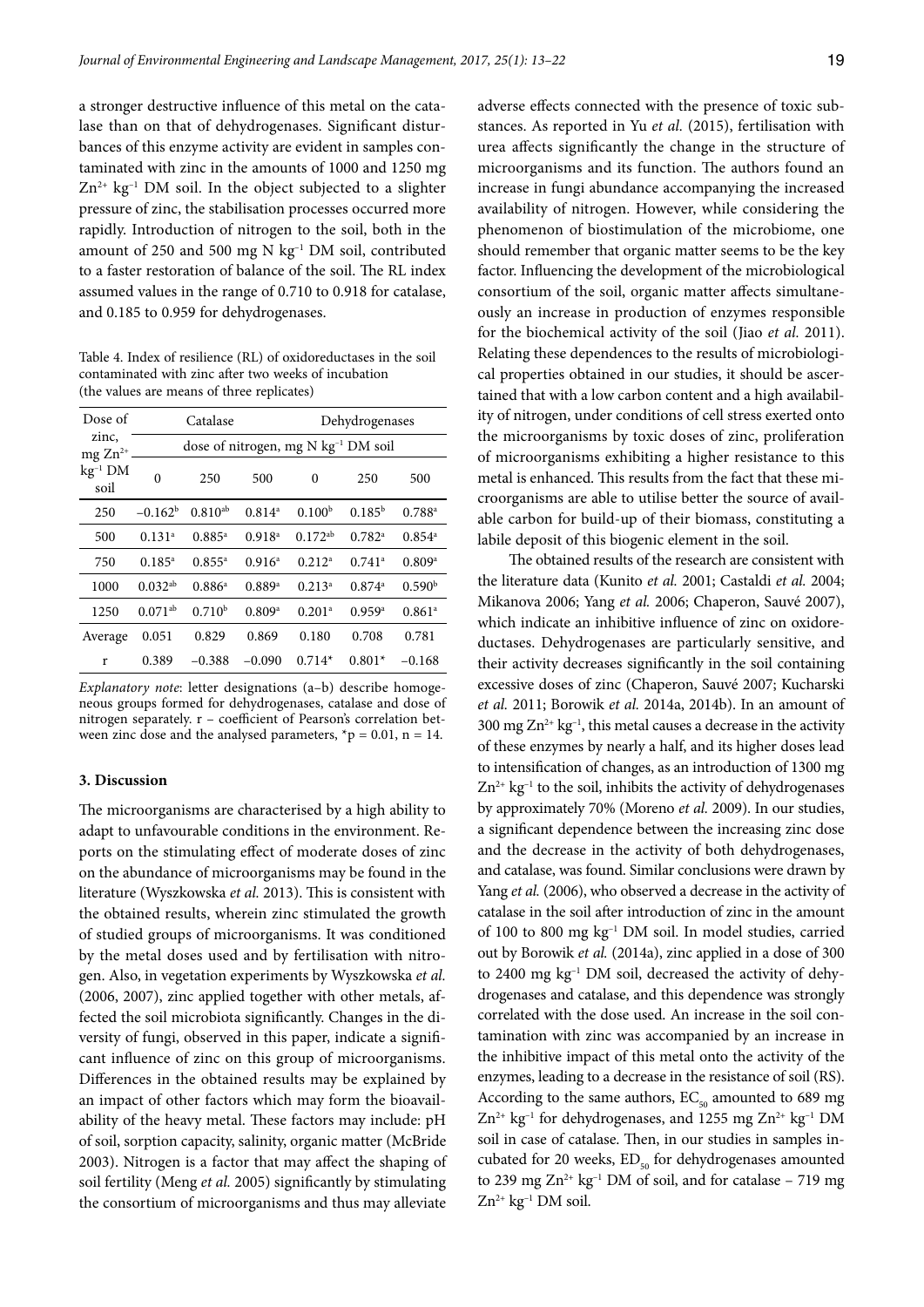While pondering biochemical and microbiological properties of soil subjected to pressure from toxic elements, it should be remembered that heavy metals may exert both advantageous and destructive impacts on proper functioning of soils. An excessive amount of the metal may lead to disturbance of cellular processes in the result of affinity of the metal for specific biological structures. This leads to deactivation of a given component, and as a consequence, to an imbalance in cellular homeostasis (Clemens 2006). Tolerance for the presence of heavy metals is an individual feature of various microorganisms. Considering this in respect of biological equilibrium of the soil, growth of microorganisms resistant to strong changes in living conditions takes place at the cost of sensitive microorganisms, which may manifest itself in a reduction of diversity of the given environment (Lock, Janssen 2005). As reported by Jiao *et al.*  (2011), activity of enzymes actually depends on the chemical properties of the soil. Activity of both dehydrogenases and catalase is positively correlated with contents of C, N and P compounds, and with the biomass of microorganisms. In studies of Romero *et al.* (2010), application of urea did not cause any changes in the activity of dehydrogenases. This lack of stimulation of the microbiome may result from a carbon deficiency, because even with a good availability of nitrogen, growth of microorganisms has been limited by content of carbon source (Bhattacharyya *et al.* 2005).

The values of microbial activity and abundance indicate that nitrogen fertilisation had a minor effect on the proliferation of microorganisms and oxidoreductase activity, but an important role was played by the interactions between nitrogen fertilisation and the other experimental factors. Soil fertilisation with urea contributed to the narrowing of the C:N ratio, which influenced the soil microbiome, thus accelerating the recovery and restoration of soil to a healthy state.

Availability of nitrogen with a comparatively low carbon content in the soil leads to an increased growth of microorganisms, which are more able to adapt to the change in the environment. Shaping of the microbiome's diversity as a function of time may be related to the enzyme activity, because the RL factor in objects fertilised with urea indicates a biostimulation of microorganisms resistant to the effect of zinc, translating into a decrease in disturbances of biochemical activity, caused by the contamination of the soil environment with zinc. It allows for stating that fertilisation with nitrogen affects the intensification of stabilisation of the soil environment subjected to a heavy metal pressure by promoting proliferation of microorganisms adapted to living in such an environment.

# **Conclusions**

The abundance of bacteria and actinomycetes was shaped significantly by the content of zinc in the soil. Small doses of this metal exhibited stimulating effect for growth of these microorganisms, but excessive contamination with this metal affected their abundance unequivocally negatively. Fungi were not exhibiting such a tendency, and their abundance was positively correlated with the zinc dose. The incubation time and nitrogen fertilisation of the soil played a significant role as well. Direction and extent of changes induced by these factors depended on the doses applied. Changes in the diversity of microorganisms were also found, most evident in case of fungi. Their growth was positively correlated with the degree of soil contamination, and the pressure exerted by zinc caused a reduction in ecophysiological diversity, indicating a strong loss of the biological balance of the soil.

In the result of the studies, it was proved that zinc inhibited the enzymatic properties of soil for the whole duration of the experiment. Resistance of enzymes strongly depended on the degree of the soil contamination, which is confirmed by negative correlation coefficients. Fertilisation with nitrogen caused acceleration of the balance-restoration processes in the activity of oxidoreductases.

The biological parameters used in the experiment, describing the condition of soil subjected to a pressure of anthropogenic factors, are a useful tool for monitoring of the environment. Thanks to comprehensive investigations, necessary information could be obtained, useful in restoration of biological balance of soil, disturbed by the effect of toxic substances.

## **Acknowledgements**

The research was supported by the Polish Ministry of Science and Higher Education.

#### **References**

- Abbasi, M. K.; Hina, M.; Tahir, M. M. 2011. Effect of *Azadirachta indica* (neem), sodium thiosulphate and calcium chloride on changes in nitrogen transformations and inhibition of nitrification in soil incubated under laboratory conditions, *Chemosphere* 82(11): 1629–1635. <https://doi.org/10.1016/j.chemosphere.2010.11.044>
- Alef, K.; Nannipieri, P. 1998. *Methods in applied soil microbiology and biochemistry*. London: Academic Press. Harcourt Brace & Company, Publishers. 576 p.
- Bhattacharyya, P.; Chakrabarti, K.; Chakraborty, A. 2005. Microbial biomass and enzyme activities in submerged rice soil amended with municipal solid waste compost and decomposed cow manure, *Chemosphere* 60(3): 310–318. <https://doi.org/10.1016/j.chemosphere.2004.11.097>
- Borowik, A.; Wyszkowska, J.; Kucharski, J.; Baćmaga, M.; Boros-Lajszner, E.; Tomkiel, M. 2014a. Sensitivity of soil enzymes to excessive zinc concentrations, *Journal of Elementology* 19(3): 637–648. <https://doi.org/10.5601/jelem.2014.19.2.456>
- Borowik, A.; Wyszkowska, J.; Kucharski, M.; Kucharski, J. 2014b. Resistance of dehydrogenases, catalase, urease and plants to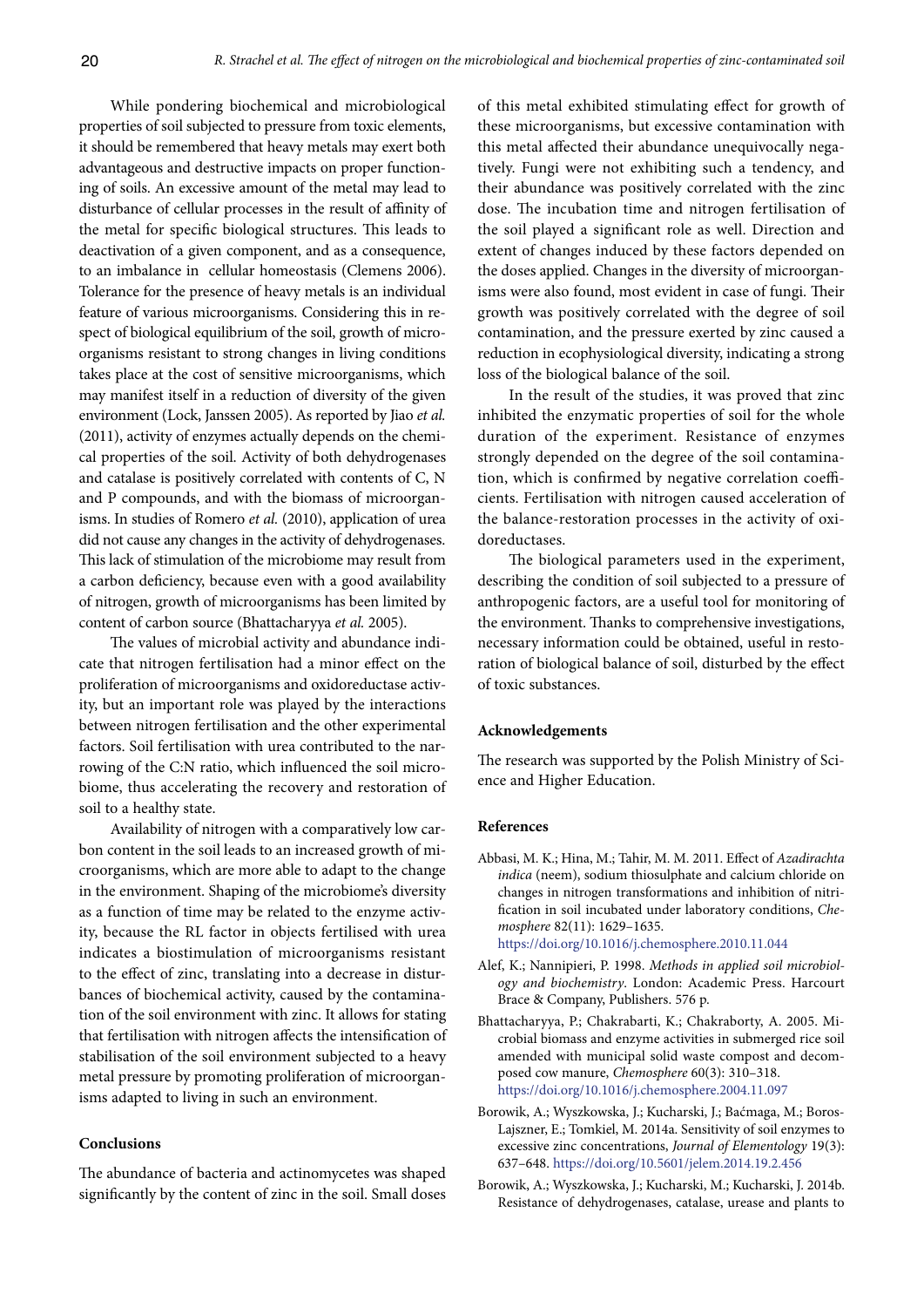soil contamination with zinc, *Journal of Elementology* 19(4): 929–946.<https://doi.org/10.5601/jelem.2013.18.4.566>

Bunt, J. S.; Rovira, A. D. 1955. Microbiological studies of some subantarctic soils, *Journal of Soil Science* 6: 119–128. <https://doi.org/10.1111/j.1365-2389.1955.tb00836.x>

Butkus, D.; Paliulis, D.; Baltrenaite, E. 2004. Sorption of heavy metals from polluted water and their migration in the system soil‐tree, *Journal of Environmental Engineering and Landscape Management* 12(4): 120–125.

Castaldi, S.; Rutigliano, F. A.; Virzo de Santo, A. 2004. Suitability of soil microbial parameters as indicators of heavy metal pollution, *Water, Air and Soil Pollution* 158(1): 21–35. <https://doi.org/10.1023/B:WATE.0000044824.88079.d9>

Chaperon, S.; Sauvé, S. 2007. Toxicity interaction of metals (Ag, Cu, Hg, Zn) to urease and dehydrogenase activities in soils, *Soil Biology* & *Biochemistry* 39(9): 2329–2338. <https://doi.org/10.1016/j.soilbio.2007.04.004>

Chibuike, G. U.; Obiora, S. C. 2014. Heavy metal polluted soils: effect on plants and bioremediation methods, *Applied and Environmental Soil Science.* Article ID 752708. <https://doi.org/10.1155/2014/752708>

Clemens, S. 2006. Evolution and function of phytochelatin synthases, *Journal of Plant Physiology* 163(3): 319–332. <https://doi.org/10.1016/j.jplph.2005.11.010>

- De Leij, F. A. A. M.; Whipps, J. M.; Lynch, J. M. 1993. The use of colony development for the characterization of bacterial communities in soil and on roots*, Microbial Ecology* 27: 81– 97.<https://doi.org/10.1007/BF00170116>
- Duruibe, J. O.; Ogwuegbu, M. O. C.; Egwurugwu, J. N. 2007. Heavy metal pollution and human biotoxic effects, *International Journal of Physical Sciences* 2(5): 112–118.
- Jiang, Z.; Zeng, Q.; Tie, B.; Liao, B.; Pi, H.; Feng, X.; Sun, Y. 2012. Ammonia volatilization and availability of Cu, Zn induced by applications of urea with and without coating in soils, *Journal of Environmental Sciences* 24(1): 177–181. [https://doi.org/10.1016/S1001-0742\(11\)60742-0](https://doi.org/10.1016/S1001-0742(11)60742-0)
- Jiao, X-G.; Gao, C-S.; Lü, G-H.; Sui, Y-Y. 2011. Effect of longterm fertilization on soil enzyme activities under different hydrothermal conditions in Northeast China, *Agricultural Sciences in China* 10(3): 412–422. [https://doi.org/10.1016/S1671-2927\(11\)60020-5](https://doi.org/10.1016/S1671-2927(11)60020-5)
- Kabata-Pendias, A. 2004. Soil–plant transfer of trace elements an environmental issue, *Geoderma* 122(2–4): 143–149. <https://doi.org/10.1016/j.geoderma.2004.01.004>

Kızılkaya, R.; Aşkın, T.; Bayraklı, B.; Sağlam, M. 2004. Microbiological characteristics of soils contaminated with heavy metals, *European Journal of Soil Biology* 40(2): 95–102. <https://doi.org/10.1016/j.ejsobi.2004.10.002>

Klimek, B. 2012. Effect of long-term zinc pollution on soil microbial community resistance to repeated contamination, *Bulletin of Environmental Contamination and Toxicology* 88(4): 617–622. <https://doi.org/10.1007/s00128-012-0523-0>

Kucharski, J.; Wieczorek, K.; Wyszkowska, J. 2011. Changes in the enzymatic activity in sandy loam soil exposed to zinc pressure, *Journal of Elementology* 16(4): 577–589. <https://doi.org/10.5601/jelem.2011.16.4.07>

Kunito, T.; Saeki, K.; Goto, S.; Hayashi, H.; Oyaizu, H.; Matsumoto, S. 2001. Copper and zinc fractions affecting microorganisms in long-term sludge-amended soils, *Bioresource Technology* 79(2): 135–146. [https://doi.org/10.1016/S0960-8524\(01\)00047-5](https://doi.org/10.1016/S0960-8524(01)00047-5)

Lock, K.; Janssen, C. R. 2005. Influence of soil zinc concentrations on zinc sensitivity and functional diversity of microbial communities, *Environmental Pollution* 136(2): 275–281. <https://doi.org/10.1016/j.envpol.2004.12.038>

Luo, X-S.; Yu, S.; Zhu, Y-G.; Li, X-D. 2012. Trace metal contamination in urban soils of China, *Science of The Total Environment* 421–422: 17–30. <https://doi.org/10.1016/j.scitotenv.2011.04.020>

Martin, J. 1950. Use of acid rose bengal and streptomycin in the plate method for estimating soil fungi, *Soil Science* 69: 215– 233.<https://doi.org/10.1097/00010694-195003000-00006>

McBride, M. B. 2003. Toxic metals in sewage sludge-amended soils: has promotion of beneficial use discounted the risks?, *Advances in Environmental Research* 8(1): 5–19. [https://doi.org/10.1016/S1093-0191\(02\)00141-7](https://doi.org/10.1016/S1093-0191(02)00141-7)

- Meng, L.; Ding, W.; Cai, Z. 2005. Long-term application of organic manure and nitrogen fertilizer on N2O emissions, soil quality and crop production in a sandy loam soil, *Soil Biology and Biochemistry* 37(11): 2037–2045. <https://doi.org/10.1016/j.soilbio.2005.03.007>
- Mikanova, O. 2006. Effects of heavy metals on some biological parameters, *Journal of Geochemical Exploration* 88(1–3): 220–223. <https://doi.org/10.1016/j.gexplo.2005.08.043>
- Moreno, L.; Bastida, F.; Ros, M.; Hernández, T.; García, C. 2009. Soil organic carbon buffers heavy metal contamination on semiarid soils: effect of different metal thresholds levels on soil microbial activity, *European Journal of Soil Biology* 45(3): 220–228. <https://doi.org/10.1016/j.ejsobi.2009.02.004>
- Öhlinger, R. 1996. Dehydrogenase Activity with the Substrate TTC, in F. Schinner, R. Öhlinger, E. Kandeler, R. Mrgesin (Eds.). *Methods in soil biology*. Berlin Heidelberg: Springer Verlag, 241–243.

Oliveira, A.; Pampulha, M. E. 2006. Effects of long-term heavy metal contamination on soil microbial characteristics, *Journal of Bioscience and Bioengineering* 102(3): 157–161. <https://doi.org/10.1263/jbb.102.157>

- Onta, H.; Hattori, T. 1983. Oligotrophic bacteria on organic debris and plant roots in paddy field, *Soil Biology* & *Biochemistry* 1: 1–8.
- Orwin, K. H.; Wardle, D. A. 2004. New indices for quantifying the resistance and resilience of soil biota to exogenous disturbances, *Soil Biology* & *Biochemistry* 36: 1907–1912. <https://doi.org/10.1016/j.soilbio.2004.04.036>

Parkinson, D.; Gray, F. R. G.; Williams, S. T. 1971*. Methods for studying the ecology of soil microorganisms*. IBP Handbook, 19. Oxford, Einburg: Blackweel Scientific Publications. 116 p.

- Romero, E.; Fernández-Bayo, J.; Díaz, J. M. C.; Nogales, R. 2010. Enzyme activities and diuron persistence in soil amended with vermicompost derived from spent grape marc and treated with urea, *Applied Soil Ecology* 44(3): 198–204. <https://doi.org/10.1016/j.apsoil.2009.12.006>
- Sarathchandra, S. U.; Burch G.; Cox, N. R. 1997. Growth patterns of bacterial communities in the rhizoplane and rhizosphere in white clover (*Trifolium repens* L.) and perennial ryegrass (*Lolium perenne* L.) in long-term pasture, *Applied Soil Ecology* 6: 293–299. [https://doi.org/10.1016/S0929-1393\(97\)00015-2](https://doi.org/10.1016/S0929-1393(97)00015-2)
- StatSoft Inc. 2012. *Statistica (data analysis software system), version 10.0* [online], [cited 02 July 2015]. Available from Internet: www.statsoft.com

World Reference Base for Soil Resources (WRB). 2014. *International soil classification system for naming soils and creating*